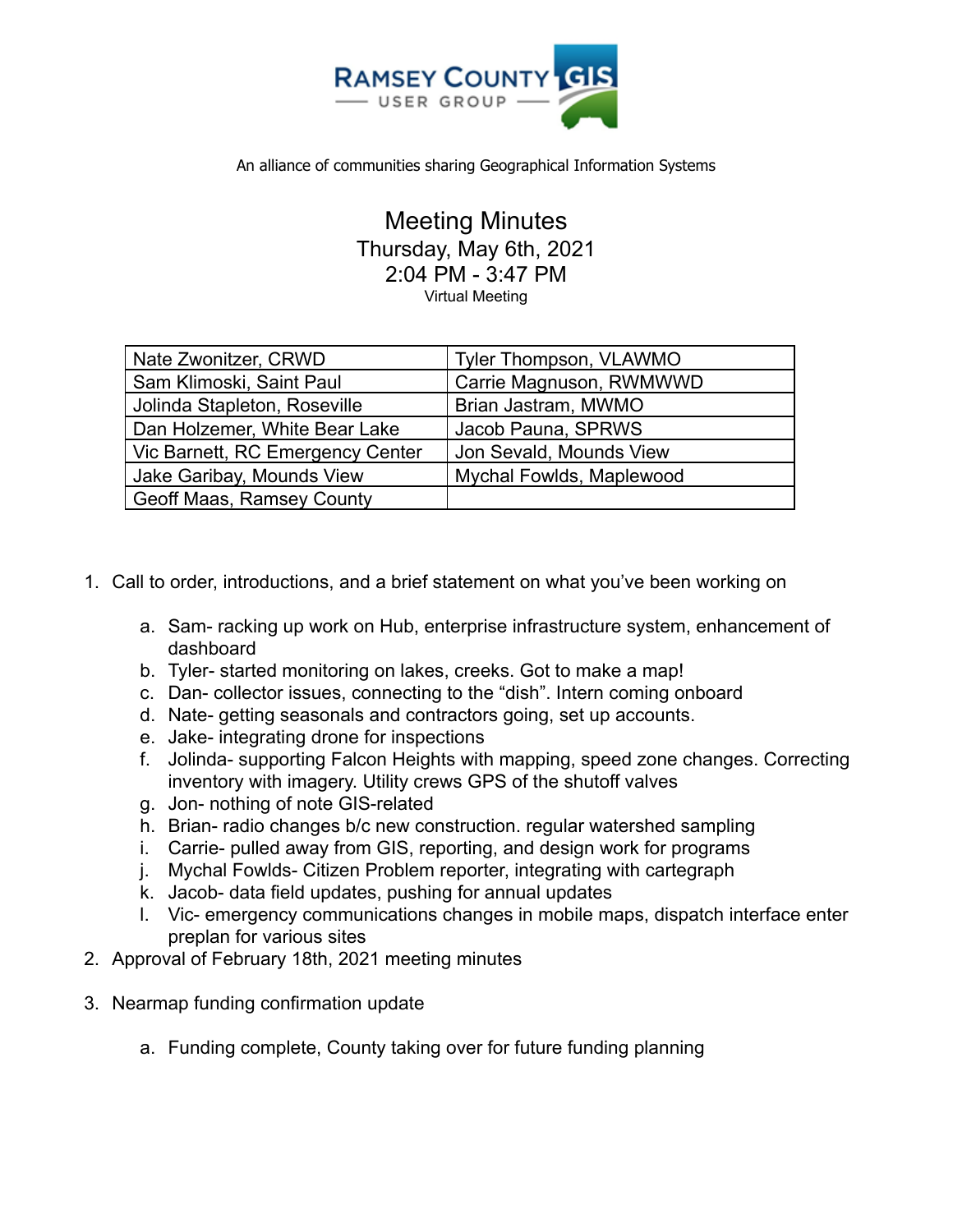

An alliance of communities sharing Geographical Information Systems

- 4. Address topic
	- a. Originating from confusion about Addressing standards and why we need standardization
	- b. Open prompt to see if local data correction/collection in your organization is getting pushed back to the county. Is there any organization doing so, how?
	- c. Did you know, ZIP code isn't a polygon feature- route feature. More information in ppt presentation...
	- d. MapRamsey for example, data derived from:
		- i. Counties assign parcel ID/ taxpayer address, tax assessments
		- ii. Cities assign site address, land use type, zoning, rename plats
	- e. Issues arise in the varying levels of agency, especially as areas develop
	- f. Dan- thought lot splits need approval, can un-unify easily through the county
		- i. Owner address vs Site address
			- 1. Ramsey County, primarily concerned with tax address
			- 2. No consistent way to understand owner address
				- a. possibility for a future project to understand how to collect
	- g. City Councils are addressing authority for name and number streets, addresses, etc.
	- h. Saint Paul, for example, names Public Works as authority for assigning address
		- i. Lot splits, merging, change of address, etc.
		- ii. Place at the entrance to the structure, for 911 response
	- i. Roseville- one person (Joel, community development) handling addresses, stored in GIS database, not external service
	- j. Mounds View- Community Development, building requests one address- but address to the frontage
		- i. Geoff- use address of fire protection side
	- k. What is the best way to submit address issues?
		- i. Vic- Informal process seems to work, biggest concern is maintaining communication
- 5. Ramsey County Updates (imagery plan/Nearmap, etc)